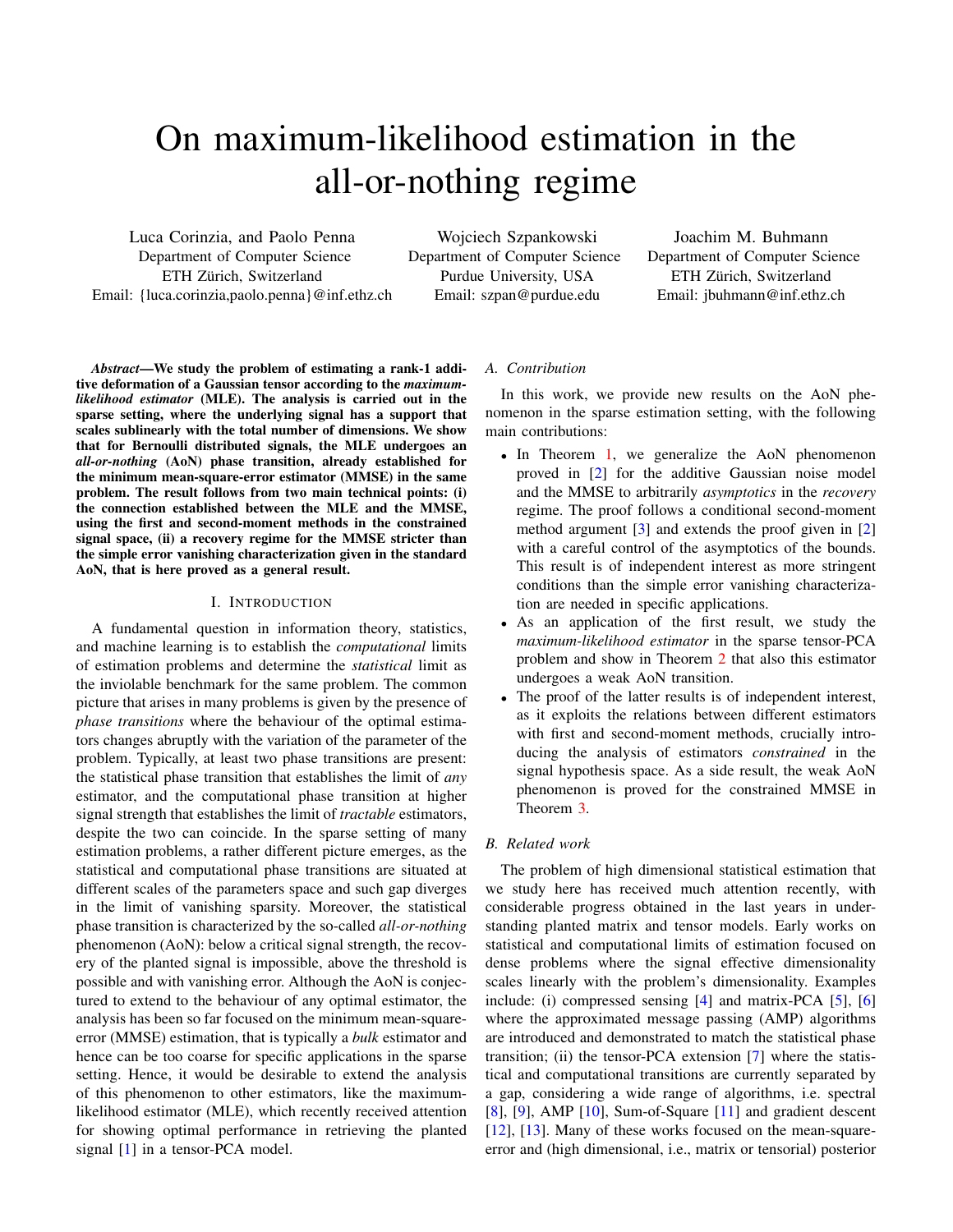average estimator. Nonetheless, recently more attention has been given to other estimators, e.g., in [\[1\]](#page-8-0) where the vectorial maximum-likelihood estimator has been shown to reach optimal correlation with the planted signal in the tensor-PCA model. See [\[14\]](#page-8-13) for a thorough review in the field.

In the sparse regime in which the hidden signal's dimensionality is sublinear to the problem's dimensionality, the AoN phenomenon emerges. This phenomenon have been shown recently to hold in a wide range of problems, i.e., for sparse linear regression [\[15\]](#page-8-14), sparse matrix-PCA [\[16\]](#page-8-15) and sparse tensor-PCA [\[2\]](#page-8-1) according to the mean-square-error loss. However, to the best of our knowledge, only a few other works studied how the same AoN phenomenon extends to other estimators. Examples include [\[17\]](#page-8-16), [\[18\]](#page-8-17), where non-matching upper and lower bounds are provided for the transition of the vectorial-MLE in the sparse planted hypergraph problem (equivalent to sparse tensor-PCA up to a reparameterization of the dimensionality of the problem), and [\[19\]](#page-8-18) where the AoN is proved in the sparse linear regression model for the vectorial-MLE estimator.

## II. SETTING

We study the estimation problem with observations given by the Gaussian additive model

<span id="page-1-0"></span>
$$
\mathbf{Y} = \sqrt{\lambda}\mathbf{X} + \mathbf{Z} \tag{1}
$$

where the signal to be estimated  $X \in \mathbb{R}^n$  is corrupted by Gaussian noise Z, with the collection  $\{Z_i\}_{i=1}^n \overset{iid}{\sim} \mathbb{P}_z =$  $\mathcal{N}(0, 1)$ . We further assume that the prior distribution of **X**, denoted by  $\mathbb{P}_n$ , is uniform and discrete with support  $supp(\mathbb{P}_n) \subset \mathcal{S}_{n-1}$ , where  $\mathcal{S}_{n-1}$  is the unit sphere in  $\mathbb{R}^n$ . We denote by  $M_n = |supp(\mathbb{P}_n)|$  the cardinality of the support of **X** and by  $\mathbb{Q}_{y|x}(\mathbf{Y}|\mathbf{X}) = \mathcal{N}(\mathbf{Y}|\sqrt{\lambda}\mathbf{X}, \mathbf{1}_{n \times n})$  the conditional distribution of Y given X, where  $1_{n \times n}$  is the identity matrix. We hence define

$$
\mathbb{Q}_{\lambda,n}(\mathbf{Y}) = \mathbb{E}_{\mathbb{P}_n}[\mathbb{Q}_{y|x}(\mathbf{Y}|\mathbf{X})]
$$

as the distribution over the observations  $Y$ , highlighting the respective signal-to-noise-ratio (snr)  $\lambda$  and the problem dimension  $n$  for convenience.

<span id="page-1-3"></span>**Definition 1.** Let us denote as  $\bar{S}_{n-1} = {\mathbf{X} \in \mathbb{R}^n : ||\mathbf{X}|| \leq \mathbf{0}}$ 1} *the unit ball. For any set* A *we use the short notation*  $\min_{\hat{\mathbf{X}}(\mathbf{Y}) \in A}$  for  $\min_{\hat{\mathbf{X}}: \mathbf{Y} \to \hat{\mathbf{X}}(\mathbf{Y}) \in A}$  and analogously for other *operators. For a generic bounded loss function* L *we define the respective optimal estimator as*

$$
\mathbf{X}_{\mathrm{L}}(\mathbf{Y}) = \operatorname*{argmin}_{\hat{\mathbf{X}}(\mathbf{Y}) \in \bar{\mathcal{S}}_{n-1}} \mathbb{E}\left[\mathrm{L}(\mathbf{X}, \hat{\mathbf{X}}(\mathbf{Y}))\right].
$$

*The minimum loss achieved by such estimator is the quantity*

$$
L_n(\lambda) = \mathbb{E}\left[L(\mathbf{X}, \mathbf{X}_L(\mathbf{Y}))\right].
$$

*We further define the best estimator that solves the optimization problem constrained to set A with*  $supp(\mathbb{P}_n) \subset A \subset \overline{S}_{n-1}$ *as*

$$
\mathbf{X}_{\text{C-L}}(\mathbf{Y}) = \operatorname*{argmin}_{\hat{\mathbf{X}}(\mathbf{Y}) \in A} \mathbb{E}\left[L(\mathbf{X}, \hat{\mathbf{X}}(\mathbf{Y}))\right],
$$

*and the respective minimum loss achieved as*

$$
C-L_n(\lambda) = \mathbb{E}\left[L(\mathbf{X}, \mathbf{X}_{C-L}(\mathbf{Y}))\right].
$$

We can easily observe that since  $A \subset \overline{S}_{n-1}$  then  $C\text{-}L_n(\lambda) \geq$  $L_n(\lambda)$  for any loss function L.

<span id="page-1-1"></span>Definition 2. *Denote by* L *a bounded loss function* L:  $\bar{\mathcal{S}}_{n-1}^{\otimes 2}$  →  $\mathbb{R}_+$  *with* L(**X**, **X**) = 0*. Denote by c* > 0 *the optimal error obtained by the estimator* independent *on the observations* **Y** *as*  $c = \lim_{n \to \infty} L_n(0)$ *. The estimation problem with observations given by Equation* [\(1\)](#page-1-0) *with prior*  $\mathbb{P}_n$  *satisfies the* all-or-nothing *phenomenon* (AoN) with respect *to the loss* L, with recovery asymptotics at least  $\tau_n \in o(1)$  and *critical snr*  $\lambda_n$  *if* 

<span id="page-1-2"></span>
$$
\lim_{n \to \infty} \mathcal{L}_n(\beta \lambda_n) = \begin{cases} c & \beta < 1 \\ 0 & \beta > 1 \end{cases} \tag{2}
$$

*and moreover*

$$
\mathcal{L}_n(\beta \lambda_n) \in o(\tau_n)
$$

## *for*  $\beta > 1$ *, where*  $\beta$  *is a constant independent on n.*

Intuitively, in the AoN phenomenon the estimation is impossible for a normalized snr smaller then a critical value  $\beta_c = 1$ , as the loss converges to the error achieved by an uninformative estimator, equivalent to the loss given by  $\beta = 0$ , while for higher snr the estimation is almost perfect, with error smaller then a given  $\tau_n \to 0$ . Note the difference of this definition from the one given in [\[2\]](#page-8-1) in the recovery regime  $\beta > 1$ . In latter case the simpler condition  $L_n(\beta \lambda_n) \rightarrow 0$  is given such that the asymptotics of the loss in the recovery regime in no further characterize. In the following we denote by  $\tau_n$ a vanishing sequence such that  $\tau_n \in o(1)$ .

#### <span id="page-1-4"></span>III. GENERALIZED ALL-OR-NOTHING PHENOMENON

In this section, we consider the mean-square-error (MSE),  $\mathbb{E}[\|\mathbf{X}-\hat{\mathbf{X}}\|^2]$  where the expectation is taken with respect to  $\mathbb{P}_n$ and  $\mathbb{P}_z$ , and  $\mathbf{X} \coloneqq \mathbf{X}(\mathbf{Y})$  is an estimator of the signal given the observation Y. The MSE is minimized by the posterior average  $X_{l_2} = \mathbb{E}[X|Y]$ , with the average taken respect to the posterior  $\mathbb{P}_n(X|Y)$  (see [\[20\]](#page-8-19) and Lemma [12\)](#page-7-0). The minimum mean-square-error (MMSE) is then  $MMSE_n(\lambda) := \mathbb{E}[\mathbf{X} \mathbb{E}[X|Y]$  ?]. This error is the minimum square-error achievable by any estimator that has access to the observations  $Y$ . In the following, we denote by  $D(p||q)$  the KL divergence between the distribution p and q, and by  $\pm o(\tau_n)$  a sequence  $f_n \in$  $o(\tau_n)$  that is respectively non-negative and non-positive. We further use the scaling  $\lambda_n = 2 \log M_n$ . A sufficient condition for having the AoN phenomenon is given by the property of the overlap rate function defined here.

**Definition 3.** *For any*  $t \in [-1, 1]$  *define the overlap rate function between two independent instances of the signal* X and  $X'$  *as* 

$$
r_n(t) = -\frac{1}{\log M_n} \log \mathbb{P}_n^{\otimes 2}[\langle \mathbf{X}, \mathbf{X'} \rangle \ge t].
$$

where  $\langle X, X' \rangle$  *is the scalar product of two vectors.*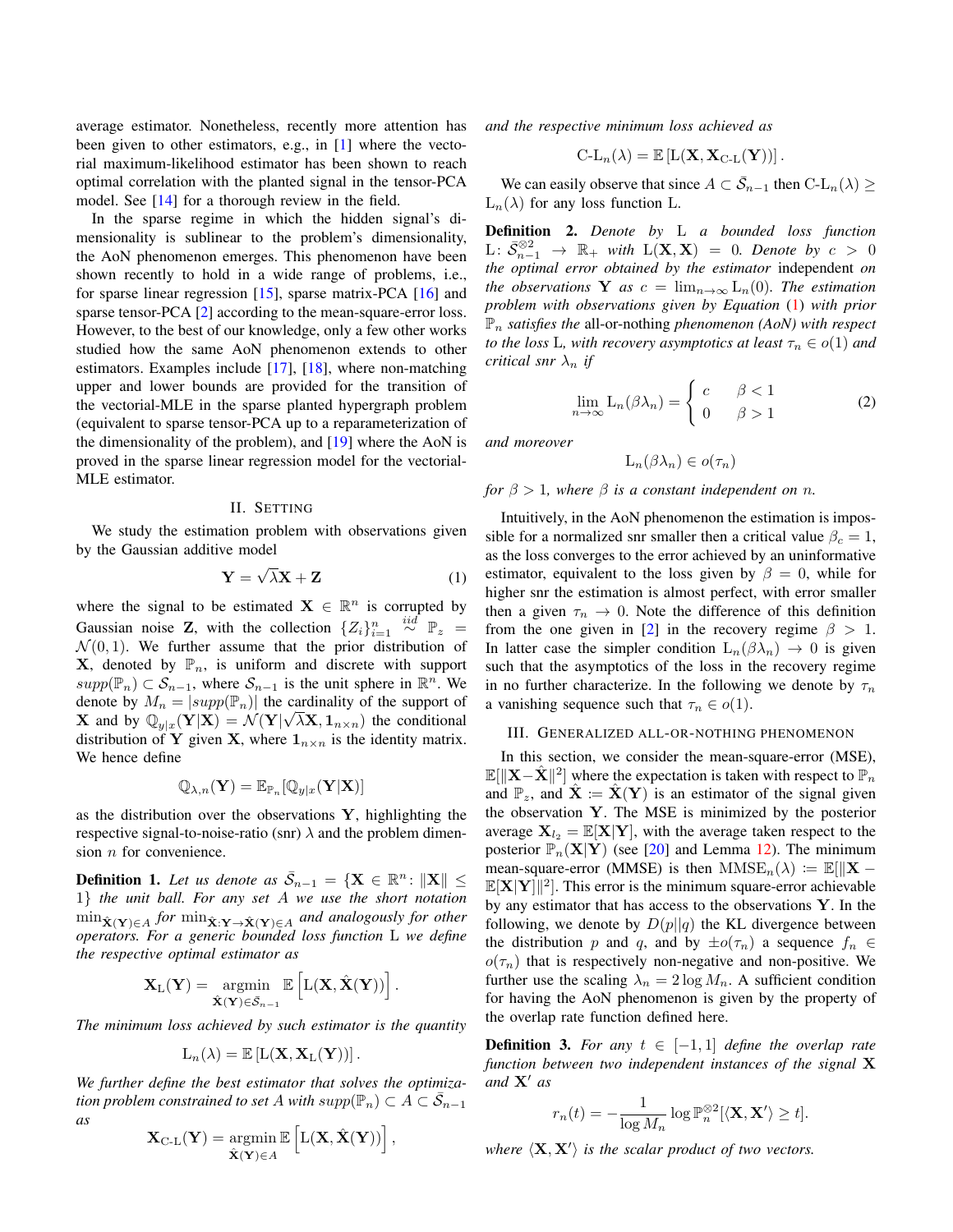Intuitively, the rate function describes the rate of the exponential decay of the overlap  $\langle \mathbf{X}, \mathbf{X}' \rangle$ . The following theorem shows that a simple lower bound on the overlap rate function is sufficient to establish the AoN with recovery asymptotics  $\tau_n$  if the latter is not too small.

<span id="page-2-0"></span>**Theorem 1.** For any  $\epsilon > 0$  constant, if  $\lambda_n^{-1/2+\epsilon} \in o(\tau_n)$  and *the overlap rate function*  $r_n(t)$  *satisfies* 

$$
r_n(t) \ge \frac{2t}{1+t} - o(\tau_n),
$$

*then the probability*  $\mathbb{P}_n$  *of the problem defined in Equation* [\(1\)](#page-1-0) *satisfies the AoN in Definition [2](#page-1-1) with recovery asymptotics at least*  $\tau_n$  *according the mean-square-error.* 

*Proof.* The first part of Definition [2](#page-1-1) related to Equation [\(2\)](#page-1-2) follows easily noting that the assumption given here is stricter than the one given in [\[2\]](#page-8-1). We hence have to prove only that the stronger asymptotics holds in the recovery regime. The proof follows the steps of the proof in [\[2\]](#page-8-1) and mainly uses the widely known I-MMSE relation that relates the MMSE to the mutual information  $I(\mathbf{X}, \mathbf{Y})$  and hence to the  $D(\mathbb{Q}_{\lambda,n}||\mathbb{Q}_{0,n})$ . It then uses the conditional second-moment method to bound such divergence. We first have the following bound that connects the KL divergence and the MMSE, that is proved in the appendix using the I-MMSE relation.

<span id="page-2-5"></span>**Lemma 1.** *If*  $\frac{1}{\lambda_n}D(\mathbb{Q}_{\lambda_n,n}||\mathbb{Q}_{0,n}) \in o(\tau_n)$  *then for any*  $\beta > 1$ *constant,*

 $MMSE_n(\beta \lambda_n) \in o(\tau_n)$ .

We can now bound the KL divergence  $\frac{1}{\lambda_n}D(\mathbb{Q}_{\lambda_n,n}||\mathbb{Q}_{0,n})$ conditioning on a high probability event defined as follows.

<span id="page-2-1"></span>**Definition 4.** Let  $\mathbb{Q}_{xy} = \mathbb{P}_n \otimes \mathbb{Q}_{y|x}$  the joint probability *distribution of the vectors* (X, Y) *of problem defined in Equation* [\(1\)](#page-1-0) *with snr*  $\lambda_n$ *. A series of events*  $\Omega_n \subset supp(\mathbb{P}_n) \otimes$  $supp(\mathbb{Q}_{\lambda_n,n})$  *occurs with high probability*  $1-o(\tau_n)$  *uniformly over* X *if*

$$
\mathbb{Q}_{xy}[\Omega_n|\mathbf{X}] = 1 - o(\tau_n)
$$
\n(3)

*for any*  $\mathbf{X} \in supp(\mathbb{P}_n)$ *.* 

Let us define as  $\tilde{\mathbb{Q}}_{\lambda,n}$  the probability distribution of Y condition on a high probability event  $\Omega_n$ . Then the following bound holds.

<span id="page-2-3"></span>**Lemma 2.** *If*  $\Omega_n$  *is an event that occurs with uniform high probability*  $1 - o(\tau_n)$  *then* 

$$
\frac{1}{\lambda_n}D(\mathbb{Q}_{\beta\lambda_n,n}||\mathbb{Q}_{0,n}) \leq \frac{1}{\lambda_n}D(\tilde{\mathbb{Q}}_{\beta\lambda_n,n}||\mathbb{Q}_{0,n}) + o(\tau_n)
$$

To complete the proof, we need a claim that relates the KL given by the conditional distribution  $\tilde{\mathbb{Q}}_{\lambda,n}$  of Y given a high probability event, to the overlap rate function of the problem. We first introduce the high probability events as follows.

<span id="page-2-4"></span>**Lemma 3.** *Given a sequence*  $C_n$  *with*  $\frac{1}{C_n}e^{-C_n^2/2} \in o(\tau_n)$ *, the event*

$$
\Omega_n = \{ (\mathbf{X,Y}) \colon |\langle \mathbf{X,Y} \rangle - \sqrt{\lambda_n} | \leq C_n \}
$$

*satisfies Definition [4.](#page-2-1)*

<span id="page-2-2"></span>We can hence prove the following.

**Lemma 4.** For any  $\epsilon > 0$  constant, if  $\lambda_n^{-1/2+\epsilon} \in o(\tau_n)$ , *conditioning on the event*  $\Omega_n = \{ (\mathbf{X}, \mathbf{Y}) : |\langle \mathbf{X}, \mathbf{Y} \rangle - \sqrt{\lambda_n} | \leq \Omega_n \}$  $\sqrt{\log \lambda_n}$ *, the following bound holds:* 

$$
\frac{1}{\lambda_n}D(\tilde{\mathbb{Q}}_{\beta\lambda_n,n}||\mathbb{Q}_{0,n}) \leq \sup_{t\in[0,1]}\left[\frac{t}{t+1}-\frac{r_n(t)}{2}\right]+o(\tau_n).
$$

We can then finally bound the KL divergence conditioning on the events  $\Omega_n$  defined in Lemma [4](#page-2-2) as

$$
\frac{1}{\lambda_n} D(\mathbb{Q}_{\lambda_n, n} || \mathbb{Q}_{0,n}) \leq \frac{1}{\lambda_n} D(\tilde{\mathbb{Q}}_{\lambda_n, n} || \mathbb{Q}_{0,n}) + o(\tau_n)
$$
\n
$$
\leq \sup_{t \in [0,1]} \left[ \frac{t}{t+1} - \frac{r_n(t)}{2} \right] + o(\tau_n)
$$
\n
$$
\in o(\tau_n)
$$

where the first inequality comes from Lemma [2,](#page-2-3) Lemma [3](#page-2-4) and the assumption that  $\lambda_n^{-1/2+\epsilon} \in o(\tau_n)$ , the second inequality comes from Lemma [4](#page-2-2) and the final inclusion is due to the assumption of the theorem on the rate function  $r_n(t)$ . The missing proofs of the lemmas are postponed to the appendix. □

#### IV. MAXIMUM-LIKELIHOOD ESTIMATION

<span id="page-2-6"></span>We here study the MLE, showing that a weaker AoN phenomenon extends to the behaviour of this estimator in the case of the sparse tensor-PCA model.

Definition 5. *The MLE for the generic model in Equation* [\(1\)](#page-1-0) *is the estimator that maximizes the likelihood as*

$$
\mathbf{X}_{\mathrm{MLE}} = \underset{\hat{\mathbf{X}}(\mathbf{Y}) \in \bar{S}_{n-1}}{\mathrm{argmax}} \mathbb{Q}_{y|x}(\mathbf{Y}|\mathbf{X}(\mathbf{Y}))
$$

The following characterization of the MLE follows easily from the definition.

<span id="page-2-7"></span>Lemma 5. *The MLE minimizes the probability of error*

$$
\text{EP}_n(\hat{\mathbf{X}}) := \mathbb{P}_n \mathbb{Q}_{y|x}[\hat{\mathbf{X}}(\mathbf{Y}) \neq \mathbf{X}] = \mathbb{E} \left[ \mathbb{1}_{\{\|\hat{\mathbf{X}}(\mathbf{Y}) - \mathbf{X}\|^2 > 0\}} \right]
$$

According to the latter lemma and Definition [1,](#page-1-3) we hence characterize the MLE as the optimal estimator according to the 0-1 loss, hence we can denote  $X_{0-1} = X_{MLE}$  and by

$$
MEP_n(\lambda) = \mathbb{P}_n \mathbb{Q}_{y|x}[\mathbf{X}_{MLE}(\mathbf{Y}) \neq \mathbf{X}]
$$

$$
= \mathbb{E} \left[ \mathbb{1}_{\{ \|\mathbf{X}_{MLE} - \mathbf{X}\|^2 > 0 \}} \right]
$$

the minimum error probability obtained by such estimator. Based on the same definition, the constrained version is further defined.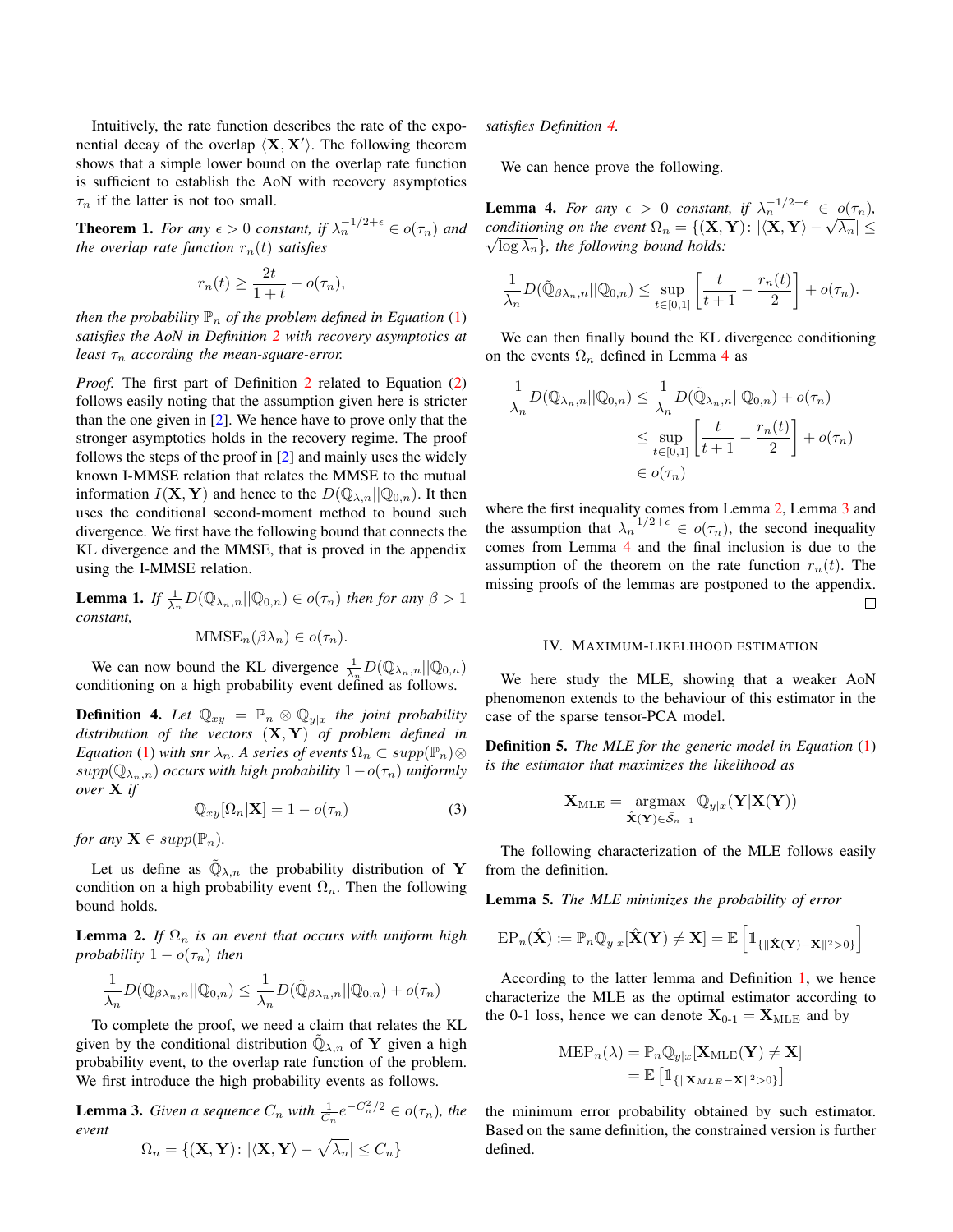## *A. Application to the sparse tensor-PCA problem*

In the following we assume for  $d \geq 2$  the following sparse tensor-PCA model with observations

<span id="page-3-2"></span>
$$
\mathbf{Y} = \sqrt{\lambda} \mathbf{x}^{\otimes d} + \mathbf{Z},\tag{4}
$$

that corresponds to the additive Gaussian model defined in Equation [\(1\)](#page-1-0) using  $\mathbf{X} = \mathbf{x}^{\otimes d}$ , with  $\mathbf{x} \in \mathbb{R}^p$  and  $n = p^d$ , and considering the Frobenius norm for tensors in  $\mathbb{R}^{n}$ <sup>[1](#page-3-1)</sup>. A discrete uniform prior  $\tilde{\mathbb{P}}_p$  over  $\mathcal{S}_{p-1}$  induces a discrete uniform prior  $\mathbb{P}_n$  over  $S_{n-1}$ , hence the assumption of the model defined in Equation  $(1)$  are satisfied. Here and in the following we assume  $\tilde{P}_p$  to be a Bernoulli prior over the subset of the unit sphere with  $k$  binary entries, hence

$$
\mathbf{x} \in \left\{0, \frac{1}{\sqrt{k}}\right\}^p \cap \mathcal{S}_{p-1} = \mathcal{C}_{p,k} = supp(\tilde{\mathbb{P}}_p)
$$

The cardinality of the hypothesis space is hence  $M_{p} = \binom{p}{k}$ , and  $\lambda_n = \log M_p = k \log \left(\frac{p}{k}\right) (1 + o(1))$ . The prior  $\tilde{\mathbb{P}}_p$  maps to the uniform prior  $\mathbb{P}_n$  over the space  $supp(\mathbb{P}_n) \subsetneq \mathcal{C}_{n,s}$  $\{0, s^{-1/2}\}^n \cap S_{n-1}$ , where  $s = k^d$ . Note here the difference between the  $supp(\mathbb{P}_n)$ , that is the set of tensors formed as  $\mathbf{x}^{\otimes d}$ with  $\mathbf{x} \in C_{p,k}$ , and the set  $C_{n,s}$ , that is the set of tensors with *any* s entries equal to  $s^{-1/2}$ . We here study the constrained estimators C-MMSE and C-MEP on the set  $\mathcal{C}_{n,s}$ , as it allows an easy characterization in terms of the unconstrained one. The main theorem of this section gives a sufficient condition for an AoN phenomenon to hold for the MEP.

<span id="page-3-0"></span>Theorem 2. *For the sparse Bernoulli tensor-PCA model defined in Equation* [\(4\)](#page-3-2), with  $k \in o$   $\left(\log^{\frac{1}{4d-1}} p\right)$ , the MEP *satisfies the weak AoN transition as:*

$$
\liminf_{n \to \infty} \text{MEP}_n(\beta \lambda_n) \ge \frac{1}{4} \qquad \beta < 1
$$
  

$$
\lim_{n \to \infty} \text{MEP}_n(\beta \lambda_n) = 0 \qquad \beta > 1
$$

*The same transition holds for the* C-MEP<sub>n</sub>( $\beta \lambda_n$ ).

We conjecture that the MLE undergoes a strict AoN transition, but further work is necessary to establish the full characterization of the MLE in the impossibility regime.

*Proof.* The main idea of the proof is to relate the MMSE to the MEP studying the constrained counterpart of both. For these latter two quantities, a simple first-moment method can be applied, as there exists a minimum non-vanishing distance between any two points in the constrained set  $\mathcal{C}_{n,s}$ . Hence,

<span id="page-3-1"></span><sup>1</sup>Note that this problem can also encompass the planted problem in hypergraph, with observations in the *upper-triangular part* of the tensor as

$$
\mathbf{Y} = (\sqrt{\lambda}\mathbf{x}^{\otimes d} + \mathbf{Z}) \mathbbm{1}_{\{i_1 < \dots < i_d\}}
$$

and with  $n = \begin{pmatrix} p \\ d \end{pmatrix}$ . Results easily extend to the hypergraph variation seamlessly.

for any estimator  $\hat{\mathbf{X}}(\mathbf{Y})$ , using the Markov inequality we can derive the following bound on its error probability:

$$
\mathrm{EP}_n(\hat{\mathbf{X}}) = \mathbb{E}\left[\mathbb{1}_{\{\|\hat{\mathbf{X}} - \mathbf{X}\|^2 > 0\}}\right] = \mathbb{P}\left[\|\hat{\mathbf{X}} - \mathbf{X}\|^2 \ge \frac{2}{s}\right]
$$

$$
\le \frac{s}{2} \mathbb{E}\left[\|\hat{\mathbf{X}} - \mathbf{X}\|^2\right]
$$

Note that this is only possible if the estimator is constrained in  $C_{n,s}$ . The following bounds can hence be derived with the full proof given in the appendix.

<span id="page-3-7"></span>Lemma 6. *Given the problem in Equation* [\(4\)](#page-3-2)*, the following bounds hold:*

<span id="page-3-3"></span>
$$
\frac{s}{2} \text{ C-MMSE}_n(\lambda) \ge \text{ C-MEP}_n(\lambda)
$$
 (5)

$$
\text{C-MEP}_n(\lambda) \ge \frac{1}{4} \text{C-MMSE}_n(\lambda)^2 \tag{6}
$$

<span id="page-3-8"></span>
$$
\text{MEP}_n(\lambda) \ge \frac{1}{4} \,\text{MMSE}_n(\lambda)^2 \tag{7}
$$

The inequality given in Equation [\(5\)](#page-3-3) relates now the C-MMSE to C-MEP, such that if the C-MMSE is small enough, then the MEP is small too. We can further have a bound that relates the MMSE to the C-MMSE in the same direction, so as to derive a chain of inequalities between the MMSE and the MEP. This is given by the following lemma.

<span id="page-3-6"></span>**Lemma 7.** For any  $\epsilon > 0$ ,  $MMSE_n(\lambda) < \epsilon$  if and only if  $\text{C-MMSE}_n(\lambda) < 4\epsilon s$ .

*Proof.* Let us define the (constrained-) MSE distance as, respectively,

$$
\text{C-MSE}_n(\mathbf{X}, \mathbf{Y}) = \|\mathbf{X}_{\text{C-l}_2}(\mathbf{Y}) - \mathbf{X}\|^2
$$

and

$$
\mathrm{MSE}_p(\mathbf{X}, \mathbf{Y}) = \|\mathbf{X}_{l_2}(\mathbf{Y}) - \mathbf{X}\|^2.
$$

We can write the expectation conditioning on the event  $A$  that the first distance is smaller then a given  $\delta < \frac{1}{2s}$ ,

<span id="page-3-5"></span>
$$
A = \{ (\mathbf{X}, \mathbf{Y}) : \ \text{C-MSE}_n(\mathbf{X}, \mathbf{Y}) \le \delta \}
$$

as:

C-MMSE<sub>n</sub>(
$$
\lambda
$$
) =  $\mathbb{E}$  [C-MSE<sub>n</sub>(**X**, **Y**)]  
=  $\mathbb{E}$  [C-MSE<sub>n</sub>(**X**, **Y**)| $A$ ]  $\mathbb{P}[A]$ +  
+  $\mathbb{E}$  [C-MSE<sub>n</sub>(**X**, **Y**)| $A^c$ ]  $\mathbb{P}[A^c]$ . (8)

We now characterize the optimal constrained  $l_2$  estimator as the simple rounding of the top entries of the standard posterior average estimator.

<span id="page-3-4"></span>Lemma 8. *The optimal estimator constrained in the hypothesis space*  $C_{n,s}$  *for the problem in Equation* [\(4\)](#page-3-2) *for the MSE reads*

$$
\mathbf{X}_{C\text{-}l_2} = \operatornamewithlimits{argmin}_{\hat{\mathbf{X}}(\mathbf{Y}) \in \mathcal{C}_{n,s}} \mathbb{E}[\|\hat{\mathbf{X}}(\mathbf{Y}) - \mathbf{X}\|^2] = \mathrm{Top}_s\left(\mathbb{E}[\mathbf{X}|\mathbf{Y}]\right),
$$

where the  $\text{Top}_s(\cdot)$  *operator rounds the top s entries of*  $X$  *to* s −1/2 *, and zeros out all other entries.*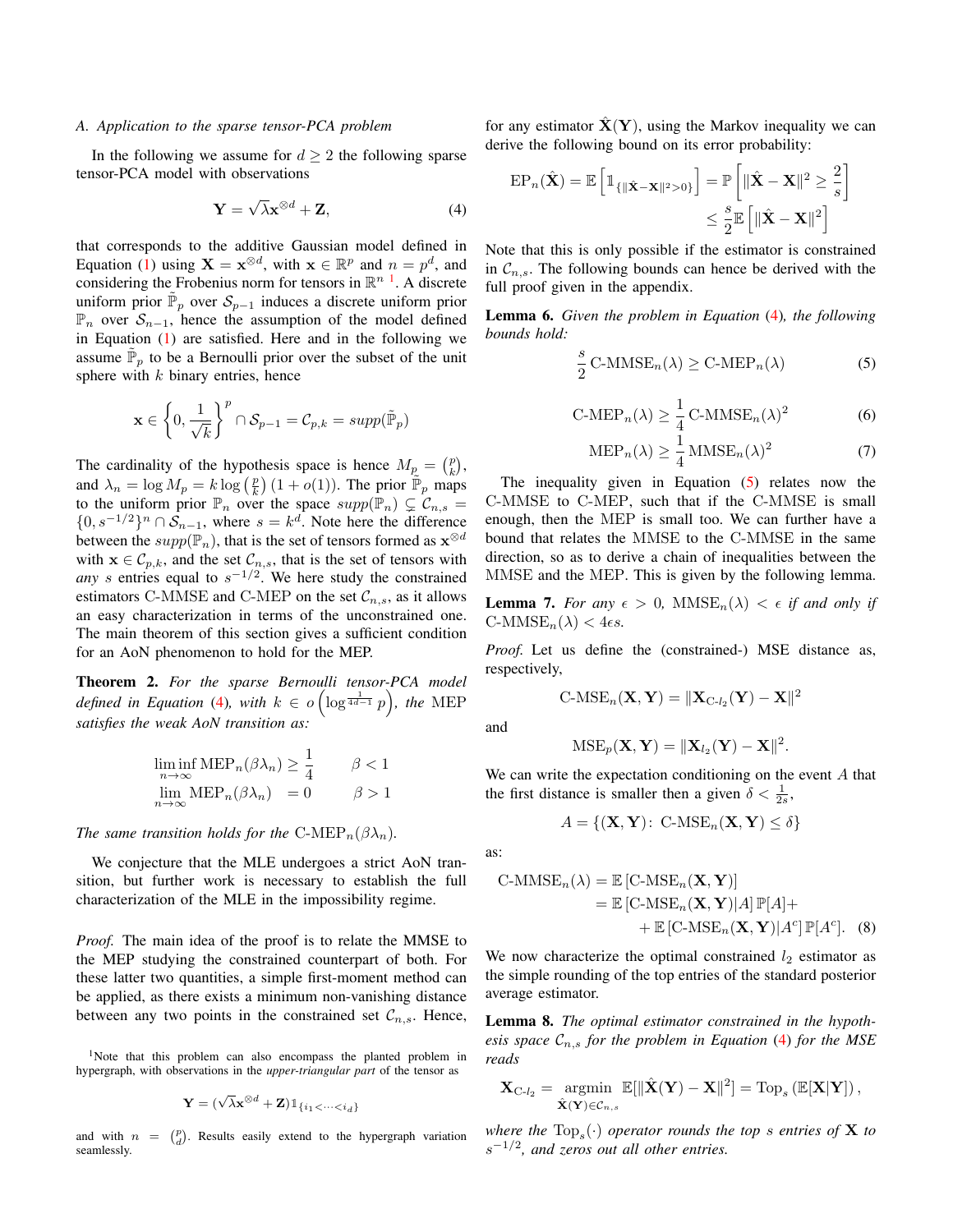Now we can easily note that the following geometrical lemma:

<span id="page-4-1"></span>**Lemma 9.** For any integer n and s and  $U \in \mathcal{C}_{n,s}$ ,  $V \in$  $[0, s^{-1/2}]$ <sup>n</sup> and δ <  $\frac{1}{2s}$ *, such that*  $||$ **U** − **V** $||$ <sup>2</sup> ≤ δ*,* 

$$
Top_s(\mathbf{V})=\mathbf{U}.
$$

Combining Lemma [8](#page-3-4) and Lemma [9](#page-4-1) it follows that

<span id="page-4-3"></span>
$$
\mathbb{E}\left[\text{C-MSE}_n(\mathbf{X}, \mathbf{Y})|A\right] = 0\tag{9}
$$

as  $\text{Top}_s(\mathbf{X}_{C-l_2}) = \mathbf{X}_{C-l_2}$ . Using the same decomposition for the MMSE with respect to the event

$$
B = \{ (\mathbf{X}, \mathbf{Y}) : \operatorname{MSE}_n(\mathbf{X}, \mathbf{Y}) \le \delta \}
$$

we get

$$
\begin{aligned} \text{MMSE}_n(\beta) &= \mathbb{E}[\text{MSE}_n(\mathbf{X}, \mathbf{Y})|B]\mathbb{P}[B] + \\ &+ \mathbb{E}[\text{MSE}_n(\mathbf{X}, \mathbf{Y})|B^c]\mathbb{P}[B^c] < \epsilon \end{aligned} \tag{10}
$$

Bounding as  $\mathbb{E}[\text{MSE}_n(\mathbf{X}, \mathbf{Y})|B] \geq 0$ ,  $\mathbb{P}[B] \geq 0$  and  $\mathbb{E}[\text{MSE}_n(\mathbf{X}, \mathbf{Y})|B^c] \ge \delta$  we get from Equation [\(10\)](#page-4-2)

<span id="page-4-4"></span>
$$
\mathbb{P}[B^c] < \frac{\epsilon}{\delta}.\tag{11}
$$

From Lemma [8,](#page-3-4) we have further that for  $\delta < \frac{1}{2s}$ ,

$$
B \subset \{ \text{C-MSE}_n(\mathbf{X}, \mathbf{Y}) = 0 \} \subset A
$$

hence that

<span id="page-4-5"></span>
$$
\mathbb{P}[A^c] \le \mathbb{P}[B^c].\tag{12}
$$

Plugging Equations [9,](#page-4-3) [11](#page-4-4) and [12](#page-4-5) into the decomposition in Equation [\(8\)](#page-3-5) and using the fact that  $\text{C-MSE}_n(\mathbf{X}, \mathbf{Y}) \leq 2$  we finally get

$$
C\text{-MMSE}_n(\lambda) \leq \frac{2\epsilon}{\delta}.
$$

The theorem follows from the arbitrariness of  $\delta < \frac{1}{2s}$ .  $\Box$ 

Plugging in the result of Lemma [7](#page-3-6) and Equation [\(5\)](#page-3-3) we get the further lemma that relates the MMSE in the recovery regime to the C-MMSE and the MEP.

**Lemma 10.**  $MMSE_n(\lambda_n) \in o(1/s)$  *if and only if*  $C\text{-MMSE}_n(\lambda_n) \in o(1)$ *. If*  $MMSE_n(\lambda_n) \in o(1/s^2)$  *then*  $\text{MEP}_n(\lambda_n) \in o(1)$ 

In the same regime  $\beta > 1$ , we can hence use the results on the generalized AoN, Theorem [1,](#page-2-0) to have the MMSE to be  $o(1/s^2)$ . For such theorem to hold, we use the following lemma on the overlap rate function of the sparse tensor-PCA problem.

<span id="page-4-6"></span>Lemma 11 (Proof given in Proposition 3, [\[2\]](#page-8-1)). *For the Bernoulli sparse tensor-PCA problem with signal*  $X = x^{\otimes d}$ ,  $d \geq 2$ , and  $\mathbf{x} \in \{0, 1/\sqrt{k}\}^p \cap \mathcal{S}_{p-1}$  the following bound on *the overlap rate function of the tensors*  $X, X'$  *holds for any*  $t \in [0, 1]$ :

$$
r_n(t) \ge \sqrt{t} - \frac{\mathcal{O}(1)}{\lambda_n}
$$

Combining Lemma [11,](#page-4-6) Theorem [1,](#page-2-0) Lemma [7](#page-3-6) and Lemma [6](#page-3-7) we finally get the claim of the main theorem as

$$
\sqrt{t} \ge \frac{2t}{1+t}
$$
  
for  $t \in [0,1]$  and as  $k \in o\left(\log^{\frac{1}{4d-1}} p\right)$  implies  

$$
\lambda_n^{-1/2+\epsilon} = (k \log(p/k) + o(1))^{-1/2+\epsilon} \in o(1/s^2) = o(1/k^{2d})
$$

Analogously, we can prove the following transition for the constrained MMSE.

<span id="page-4-0"></span>**Theorem 3.** For the sparse Bernoulli tensor PCA model with 
$$
k \in o\left(\log^{\frac{1}{2d-1}} p\right)
$$
, the C-MMSE satisfies the AoN transition  $\liminf_{n \to \infty} \text{C-MMSE}_n(\beta \lambda_n) \geq 1 \qquad \beta < 1$   $\limsup_{n \to \infty} \text{C-MMSE}_n(\beta \lambda_n) = 0 \qquad \beta > 1$ 

<span id="page-4-2"></span>*Proof.* The proof follows the same steps of the proof of Theorem [2,](#page-3-0) with only two main differences. First, in the impossibility regime, we can use the stronger bound  $\text{C-MMSE}_n(\lambda) \geq$  $MMSE_n(\lambda)$  in place of Equation [\(6\)](#page-3-8) to get the first part of the theorem. In the recovery regime, we can use the weaker requirement  $MMSE_n(\beta \lambda_n) \in o(1/s)$  that is satisfied by the assumption of the theorem  $k \in o \left( \log^{\frac{1}{2d-1}} p \right)$ .  $\Box$ 

## V. CONCLUSION

In this paper, we analysed the maximum-likelihood estimator for the sparse tensor-PCA problem with Bernoulli prior. We established that this estimator undergoes a weak AoN transition and conjectured that this transition is equivalent to the MMSE transition. The proof follows from the connection of the MLE to the MMSE using the first and second-moment method in the constrained signal space, and hence it is of independent interest as it can lead to further results from the community.

While this paper sets a first step in understanding a wider range of optimal estimators in sparse high-dimensional inference problems, a general theory of the all-or-nothing statistical transition is still lacking. This theory could provide a wider understating of the phenomenon, including the analysis of vectorial estimators for planted matrix and tensor PCA problems, that is not here considered and is carried out in the dense setting using rigorous tools of statistical physics and replica methods (see  $[10]$ ).

The same methods established recently that tractable estimators, like the approximate-message-passing algorithms, undergo the same all-or-nothing transition in the sparse matrix PCA problem [\[16\]](#page-8-15). The extension of these results to the sparse tensor-PCA problem and currently optimal algorithms for this problem, like averaged gradient descent [\[13\]](#page-8-12) and sumof-squares algorithms [\[11\]](#page-8-10), is of crucial importance.

#### ACKNOWLEDGEMENT

This work was supported in part by NSF Center on Science of Information Grants CCF-0939370 and NSF Grants CCF-1524312, CCF-2006440, CCF-2007238.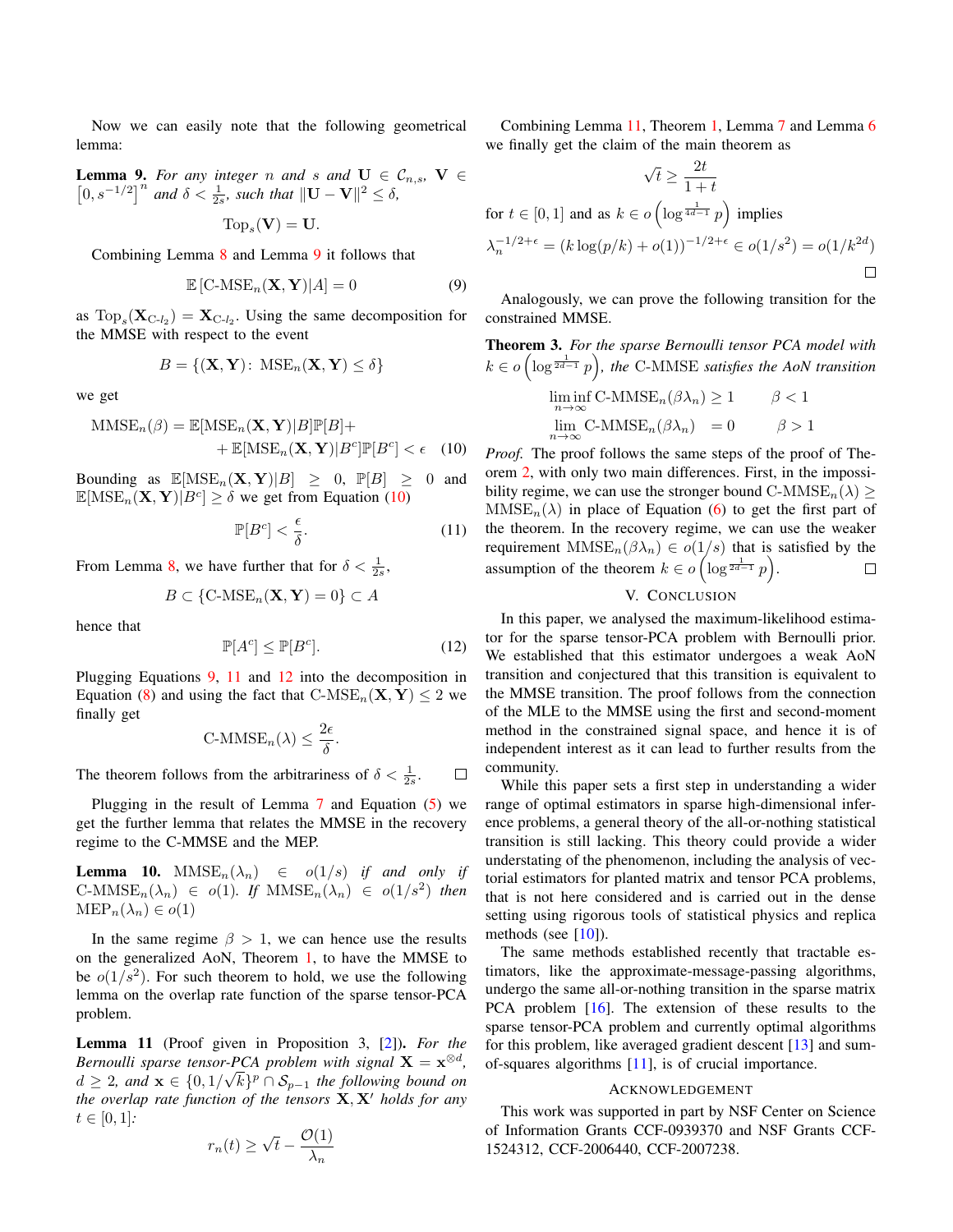# APPENDIX A POSTPONED PROOFS OF SECTION [III](#page-1-4)

*Proof of Lemma [1.](#page-2-5)* Using, respectively, the maximum entropy bound and 1/2 Lipschitz-continuity of the function (see Lemma  $14$  and  $[2]$ ) we can see first that

$$
0 \leq \frac{1}{\lambda_n} D(\mathbb{Q}_{\beta \lambda_n, n} || \mathbb{Q}_{0,n}) - \frac{1}{2} (\beta - 1) \leq
$$
  

$$
\leq \frac{1}{\lambda_n} D(\mathbb{Q}_{\lambda_n, n} || \mathbb{Q}_{0,n}) \in o(\tau_n)
$$

where the first inequality comes from the maximum entropy bound, the second from Lipschitz-continuity, and the inclusion follows from the assumption of the theorem. For convenience let us denote

$$
\frac{1}{\lambda_n}D(\mathbb{Q}_{\beta\lambda_n,n}||\mathbb{Q}_{0,n}) = \frac{1}{2}(\beta - 1) + f_n(\beta)
$$

where  $\lim_{n\to\infty}\frac{f_n(\beta)}{\tau_n}$  $\frac{\partial f_n(\beta)}{\partial \tau_n} = 0$  for any  $\beta > 1$ . We can now use the I-MMSE relation (see [\[2\]](#page-8-1), [\[21\]](#page-8-20)), such that  $MMSE_n(\beta \lambda_n) =$  $1-2\frac{d}{d\beta}\frac{1}{\lambda_n}D(\mathbb{Q}_{\beta\lambda_n,n}||\mathbb{Q}_{0,n}).$ 

$$
\text{MMSE}(\beta \lambda_n) = 1 - 2 \frac{d}{d\beta} \left( \frac{1}{2} (\beta - 1) + f_n(\beta) \right)
$$

$$
= -2 \frac{d}{d\beta} f_n(\beta)
$$

hence

$$
\lim_{n \to \infty} \frac{\text{MMSE}(\beta \lambda_n)}{\tau_n} = \lim_{n \to \infty} -2 \frac{1}{\tau_n} \frac{d}{d\beta} f_n(\beta)
$$

$$
= \lim_{n \to \infty} -2 \frac{d}{d\beta} \frac{1}{\tau_n} f_n(\beta) = 0
$$

where the second equality follows from the linearity of differentiation and the third from the interchanging of limit and differentiation under uniform convergence.

*Proof of Lemma [2.](#page-2-3)* Following the proof of Theorem 5 in [\[22\]](#page-8-21), and defining the function  $Z(\mathbf{Y}) = \frac{\mathbb{Q}_{\beta \lambda_n,n}(\mathbf{Y})}{\mathbb{Q}_{0,n}(\mathbf{Y})}$  we have that

$$
D(\tilde{\mathbb{Q}}_{\beta\lambda_n,n}||\mathbb{Q}_{0,n}) - D(\mathbb{Q}_{\beta\lambda_n,n}||\mathbb{Q}_{0,n}) \ge
$$
  
 
$$
\ge \mathbb{E}_{\tilde{\mathbb{Q}}_{\beta\lambda_n,n}} \log Z(\mathbf{Y}) - \mathbb{E}_{\mathbb{Q}_{\beta\lambda_n,n}} \log Z(\mathbf{Y})
$$
(13)

Using the definition of the conditional pdf, we have

$$
\tilde{\mathbb{Q}}_{\beta\lambda_n,n}(\mathbf{Y}) = \mathbb{Q}_{\beta\lambda_n,n}(\mathbf{Y}|\Omega_n) = \mathbb{E}_{\mathbb{P}_n}\mathbb{Q}_{y|x}(\mathbf{Y}|\Omega_n, \mathbf{X})
$$
\n
$$
= \mathbb{E}_{\mathbb{P}_n}\frac{\mathbb{Q}_{y|x}(\mathbf{Y}|\mathbf{X})\mathbb{Q}_{xy}[\Omega_n|\mathbf{X}, \mathbf{Y}]}{\mathbb{Q}_{xy}[\Omega_n|\mathbf{X}]}
$$
\n
$$
= \mathbb{E}_{\mathbb{P}_n}\frac{\mathbb{Q}_{y|x}(\mathbf{Y}|\mathbf{X})\mathbb{1}_{\Omega_n}(\mathbf{X}, \mathbf{Y})}{\mathbb{Q}_{xy}[\Omega_n|\mathbf{X}]},
$$
\n(14)

where  $\mathbb{1}_A(\cdot)$  is the indicator function of set A. Plugging Equation  $(14)$  into Equation  $(13)$  we get

$$
D(\tilde{\mathbb{Q}}_{\beta\lambda_n,n}||\mathbb{Q}_{0,n}) - D(\mathbb{Q}_{\beta\lambda_n,n}||\mathbb{Q}_{0,n}) \ge
$$
  
\n
$$
\geq \mathbb{E}_{\mathbb{P}_n} \frac{\mathbb{E}_{\mathbb{Q}_{y|x}}[(\mathbb{1}_{\Omega_n}(\mathbf{X}, \mathbf{Y}) - \mathbb{Q}_{xy}[\Omega_n|\mathbf{X}]) \log Z(\mathbf{Y})]}{\mathbb{Q}_{xy}[\Omega_n|\mathbf{X}]}
$$
(15)

Using the Cauchy-Schwartz inequality we can bound the expectation over Y as

$$
\frac{\left| \mathbb{E}_{\mathbb{Q}_{y|x}} \left[ \left( \mathbb{1}_{\Omega_n} (\mathbf{X}, \mathbf{Y}) - \mathbb{Q}_{xy} [\Omega_n | \mathbf{X}] \right) \log Z(\mathbf{Y}) \right] \right| \leq}{\sqrt{\mathbb{E}_{\mathbb{Q}_{y|x}} \left( \mathbb{1}_{\Omega_n} (\mathbf{X}, \mathbf{Y}) - \mathbb{Q}_{xy} [\Omega_n | \mathbf{X}] \right)^2 \cdot \mathbb{E}_{\mathbb{Q}_{y|x}} \left[ \log^2 Z(\mathbf{Y}) \right]}}
$$
(16)

It is easy to see that

<span id="page-5-3"></span>
$$
\mathbb{E}_{\mathbb{Q}_{y|x}}\left[ (\mathbb{1}_{\Omega_n}(\mathbf{X}, \mathbf{Y}) - \mathbb{Q}_{xy}[\Omega_n|\mathbf{X}])^2 \right] =
$$
\n
$$
= \mathbb{E}_{\mathbb{Q}_{y|x}}\left[ (\mathbb{1}_{\Omega_n}(\mathbf{X}, \mathbf{Y}) + \mathbb{Q}_{xy}[\Omega_n|\mathbf{X}]^2 +
$$
\n
$$
- 2 \cdot \mathbb{1}_{\Omega_n}(\mathbf{X}, \mathbf{Y}) \mathbb{Q}_{xy}[\Omega_n|\mathbf{X}]^2 \right]
$$
\n
$$
= \mathbb{E}_{\mathbb{Q}_{y|x}}\left[ \mathbb{1}_{\Omega_n}(\mathbf{X}, \mathbf{Y}) \right] + \mathbb{Q}_{xy}[\Omega_n|\mathbf{X}]^2 +
$$
\n
$$
- 2 \cdot \mathbb{E}_{\mathbb{Q}_{y|x}}\left[ \mathbb{1}_{\Omega_n}(\mathbf{X}, \mathbf{Y}) \right] \mathbb{Q}_{xy}[\Omega_n|\mathbf{X}] =
$$
\n
$$
= Q_{xy}[\Omega_n|\mathbf{X}] - \mathbb{Q}_{xy}[\Omega_n|\mathbf{X}]^2
$$

hence recombining the latter and Equation [\(15\)](#page-5-2) and Equation  $(16)$  we get

$$
D(\tilde{\mathbb{Q}}_{\beta\lambda_n,n}||\mathbb{Q}_{0,n}) - D(\mathbb{Q}_{\beta\lambda_n,n}||\mathbb{Q}_{0,n}) \geq
$$
  
 
$$
\geq -\mathbb{E}_{\mathbb{P}_n}\sqrt{\frac{1-\mathbb{Q}_{xy}[\Omega_n|\mathbf{X}]}{\mathbb{Q}_{xy}[\Omega_n|\mathbf{X}]}\mathbb{E}_{\mathbb{Q}_{y|x}}\left[\log^2 Z(\mathbf{Y})\right]}.
$$

Using again the Cauchy-Schwartz inequality over the expectations on  $\mathbb{P}_n$  we finally get

$$
D(\tilde{\mathbb{Q}}_{\beta\lambda_n,n}||\mathbb{Q}_{0,n}) - D(\mathbb{Q}_{\beta\lambda_n,n}||\mathbb{Q}_{0,n}) \ge
$$
  

$$
-\sqrt{\mathbb{E}_{\mathbb{P}_n}\left(\frac{1-\mathbb{Q}_{xy}[\Omega_n|\mathbf{X}]}{\mathbb{Q}_{xy}[\Omega_n|\mathbf{X}]}\right)^2} \cdot \sqrt{\mathbb{E}_{\mathbb{P}_n}\mathbb{E}_{\mathbb{Q}_{y|x}}\left[\log^2 Z(\mathbf{Y})\right]}
$$
  

$$
= -o(\tau_n) \cdot \sqrt{\mathbb{E}_{\mathbb{Q}_{\beta\lambda_n,n}}\left[\log^2 Z(\mathbf{Y})\right]}
$$

where the equality comes from the assumption on the event  $\Omega_n$ . Using now the result from Proposition 3 in [\[2\]](#page-8-1),

$$
\sqrt{\mathbb{E}_{\mathbb{Q}_{\beta\lambda_n,n}}\left[\log^2 Z(\mathbf{Y})\right]} = \mathcal{O}(\log M_n)
$$

we get the claim.

<span id="page-5-1"></span>*Proof of Lemma [3.](#page-2-4)* We can see easily that

$$
\mathbb{Q}_{xy}[\Omega_n|\mathbf{X}] = \mathbb{Q}_{y|z}[\Omega_n|\mathbf{X}]
$$
  
=  $\mathbb{P}_z[|\langle \mathbf{X}, \mathbf{Z} \rangle| \leq C_n]$   
=  $2\phi(C_n) - 1$   
=  $1 - \sqrt{\frac{2}{\pi}} \frac{1}{C_n} e^{-C_n^2/2} \left(1 + \mathcal{O}\left(\frac{1}{C_n}\right)\right)$ 

<span id="page-5-0"></span>where in the second equality we used the fact that  $Y =$  $\overline{\lambda_n} \mathbf{X} + \mathbf{Z}$  and that  $\|\mathbf{X}\|^2 = 1$ , the third follows from the fact that  $\langle X, Z \rangle$  is a univariate Gaussian random variable distributed as  $\mathcal{N}(0, 1)$ , and  $\phi(\cdot)$  is the cdf of the standard Gaussian, with asymptotics given, for large x, as  $\phi(x)$  =  $1 - \frac{1}{\sqrt{2}}$  $\frac{1}{2\pi x}e^{-x^2/2}\left(1+\mathcal{O}\left(\frac{1}{x^2}\right)\right)$ . We hence have the claim as

<span id="page-5-2"></span>
$$
1 - \mathbb{Q}_{xy}[\Omega_n | \mathbf{X}] = \mathcal{O}\left(\frac{1}{C_n} e^{-C_n^2/2}\right) \in o(\tau_n).
$$

 $\Box$ 

 $\Box$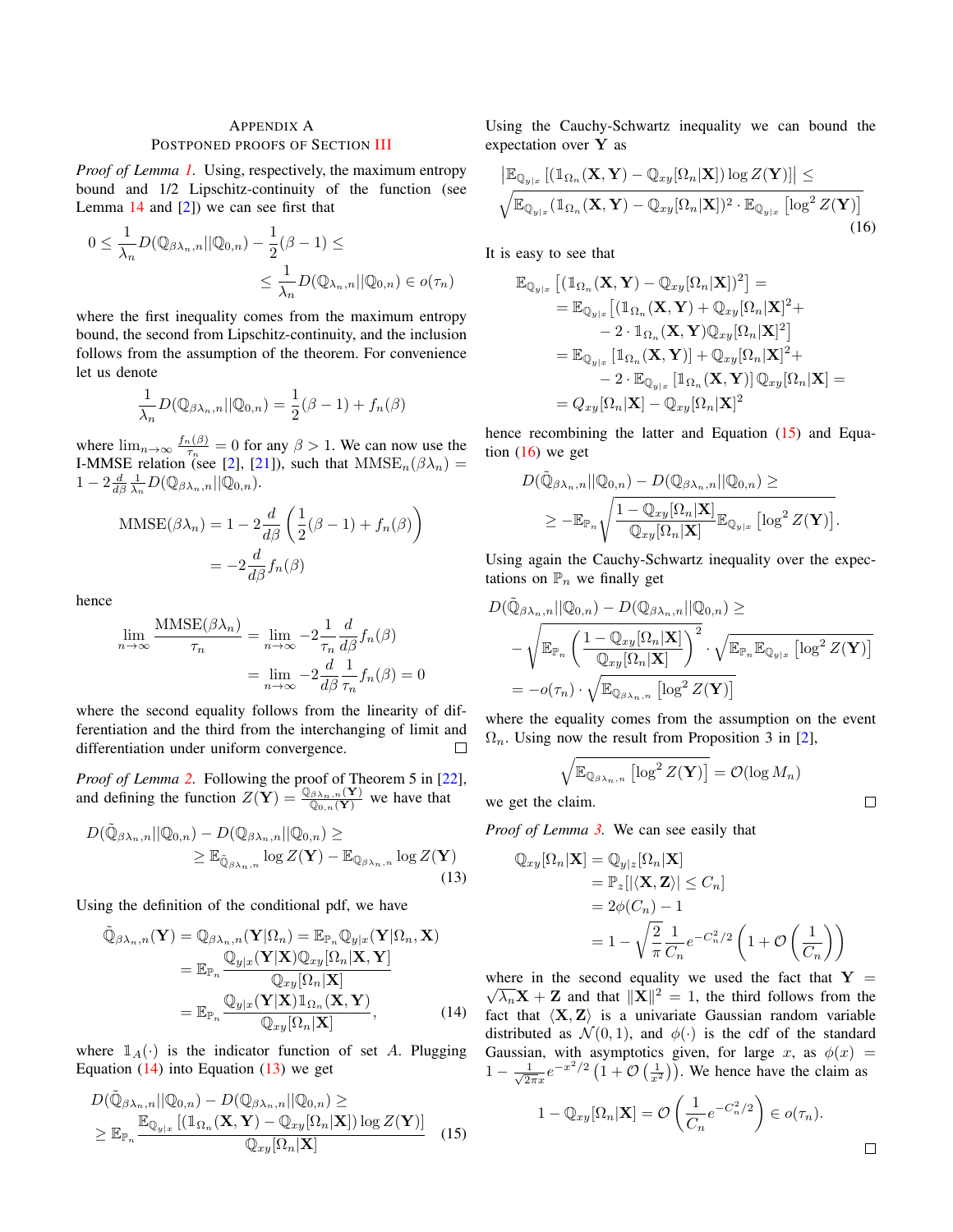*Proof of Lemma [4.](#page-2-2)* Using the Jensen inequality, it can be we get easily seen that for any two distributions

$$
D(p||q) = \mathbb{E}_p \log \frac{p(x)}{q(x)} \le \log \left( \mathbb{E}_p \frac{p(x)}{q(x)} \right) = \log \left( \mathbb{E}_q \left( \frac{p(x)}{q(x)} \right)^2 \right) \overline{\lambda_n}
$$

To bound the KL, we can hence study the ratio  $p/q$ . Using eq. [\(14\)](#page-5-0) we can hence write

$$
\frac{\tilde{\mathbb{Q}}_{\beta\lambda_n,n}(\mathbf{Y})}{\mathbb{Q}_{0,n}(\mathbf{Y})} = \mathbb{E}_{\mathbb{P}_n} \frac{1}{\mathbb{Q}_{xy}[\Omega_n|\mathbf{X}]} \frac{\mathbb{Q}_{\beta\lambda_n,n}(\mathbf{Y}|\mathbf{X})}{\mathbb{Q}_{\beta0,n}(\mathbf{Y})} \mathbb{1}_{\Omega_n}(\mathbf{X},\mathbf{Y}).
$$

Plugging in the definition of the model for  $Y$  we can easily see that

$$
\frac{\mathbb{Q}_{\beta\lambda_n,n}(\mathbf{Y}|\mathbf{X})}{\mathbb{Q}_{0,n}(\mathbf{Y})} = \frac{\exp(-\frac{1}{2}\|\mathbf{Y} - \sqrt{\lambda_n}\mathbf{X}\|^2)}{\exp(-\frac{1}{2}\|\mathbf{Y}\|^2)}\\ = \exp\left(\sqrt{\lambda_n}\langle \mathbf{X}, \mathbf{Y}\rangle - \frac{\lambda_n}{2}\right)
$$

where in the second inequality we used the fact that  $||\mathbf{X}||^2 = 1$ . Using the latter, we can obtain

$$
\begin{aligned} & \left( \frac{\tilde{\mathbb{Q}}_{\beta \lambda_n,n}(\mathbf{Y}|\mathbf{X})}{\mathbb{Q}_{0,n}(\mathbf{Y})} \right)^2 = \\ &= \mathbb{E}_{\mathbb{P}_n^{\otimes 2}} \frac{\exp\left( \sqrt{\lambda_n} \langle \mathbf{X} + \mathbf{X}', \mathbf{Y} \rangle - \lambda_n \right)}{\mathbb{Q}_{xy}[\Omega_n|\mathbf{X}]Q_{xy}[\Omega_n|\mathbf{X}']} \mathbb{1}_{\Omega_n}(\mathbf{X},\mathbf{Y}) \mathbb{1}_{\Omega_n}(\mathbf{X}',\mathbf{Y}) \end{aligned}
$$

Using the fact that for  $C_n = \sqrt{\log \lambda_n}$  and  $\lambda_n^{-1/2+\epsilon} \in o(\tau_n)$ we can satisfy the assumption of Lemma [3,](#page-2-4) we can exchange the small-o notation and the integrals as

$$
\begin{aligned}\n&\left(\frac{\tilde{\mathbb{Q}}_{\beta\lambda_n,n}(\mathbf{Y}|\mathbf{X})}{\mathbb{Q}_{0,n}(\mathbf{Y})}\right)^2 = \\
&= (1+o(\tau_n)) \mathbb{E}_{\mathbb{P}_n^{\otimes 2}} \Big[\mathbb{1}_{\Omega_n}(\mathbf{X}, \mathbf{Y}) \mathbb{1}_{\Omega_n}(\mathbf{X}', \mathbf{Y}) \\
&\times \exp\left(\sqrt{\lambda_n} \langle \mathbf{X} + \mathbf{X}', \mathbf{Y} \rangle - \lambda_n\right)\Big]\n\end{aligned}
$$

We hence have a bound for the KL that reads

$$
\frac{1}{\lambda_n}D(\tilde{\mathbb{Q}}_{\beta\lambda_n,n}||\mathbb{Q}_{0,n}) \leq \frac{1}{\lambda_n}\log\left[\mathbb{E}_{\mathbb{P}_n^{\otimes 2}}m_n(\mathbf{X}, \mathbf{X}')\right] + o(\tau_n)
$$

where  $m_n$  is defined as

$$
m_n(\mathbf{X}, \mathbf{X}') \coloneqq \mathbb{E}_{\mathbb{Q}_{0,n}} \big[ \mathbb{1}_{\Omega_n}(\mathbf{X}, \mathbf{Y}) \mathbb{1}_{\Omega_n}(\mathbf{X}', \mathbf{Y}) \times \exp \left( \sqrt{\lambda_n} \langle \mathbf{X} + \mathbf{X}', \mathbf{Y} \rangle - \lambda_n \right) \big]
$$

and we used the fact that  $\frac{o(\tau_n)}{\lambda_n} \in o(\tau_n)$  and where we used Fubini's theorem to exchange the order of the integrals. Note that  $\mathbb{Q}_{0,n} = \mathbb{P}_z = \mathcal{N}(0,1)$ . Now it is sufficient to prove that

$$
\frac{1}{\lambda_n} \log \left[ \mathbb{E}_{\mathbb{P}_n^{\otimes 2}} m_n(\mathbf{X}, \mathbf{X}') \right] \le \sup_{t \in [0,1]} \left( \frac{t}{t+1} - \frac{r_n(t)}{2} \right) + o(\tau_n)
$$

to get the claim. We can readily see that the function  $m_n$ depends only on the overlap  $\rho = \langle \mathbf{X}, \mathbf{X}' \rangle$  due to the rotational invariance of the Gaussian pdf. Using Lemma [15,](#page-7-2) the definition of  $r_n$ , the monotonicity of the exponential function and the simple inequality

$$
sup(f+g) \le \sup f + \sup g
$$

$$
\frac{1}{\lambda_n} \log \mathbb{E}_{\mathbb{P}_n^{\otimes 2}} m_n(\rho) \le \frac{\log(2L_n)}{\lambda_n} + \sum_{t \in [-1,1]} \left( \left( \frac{t}{1+t} \right)_+ - \frac{r_n(t)}{2} \right) + \frac{C_n}{\lambda_n^{1/2}} + \mathcal{O}\left(\frac{1}{L_n}\right)
$$

We can easily observe that the supremum can be limited to the interval  $t \in [0, 1]$  noting that  $r_n(-1) = 0$  and  $r_n(t)$  is a non-negative function. The claim then follows easily from the assumption of  $\lambda_n^{-1/2+\epsilon} \in o(\tau_n)$  and choosing  $L_n = \lfloor \lambda_n^{1/2} \rfloor$ and  $C_n = \sqrt{\log \lambda_n}$ .  $\Box$ 

## APPENDIX B

# POSTPONED PROOFS OF SECTION [IV](#page-2-6)

*Proof of Lemma [5.](#page-2-7)*

$$
\mathbb{P}_n \mathbb{Q}_{y|x}[\hat{\mathbf{X}}(\mathbf{Y}) \neq \mathbf{X}] = \mathbb{E}_{P_n} \mathbb{E}_{\mathbb{Q}_{y|x}} \mathbb{1}_{\{\hat{\mathbf{X}}(\mathbf{Y}) \neq \mathbf{X}\}} \n= 1 - \mathbb{E}_{P_n} \mathbb{E}_{\mathbb{Q}_{y|x}} \mathbb{1}_{\{\hat{\mathbf{X}}(\mathbf{Y}) = \mathbf{X}\}} \n= 1 - \int d\mathbf{Y} \mathbb{Q}_{y|x}(\mathbf{Y}|\hat{\mathbf{X}}(\mathbf{Y})) \mathbb{P}_n(\hat{\mathbf{X}}(\mathbf{Y}))
$$

hence argmin  $\hat{\mathbf{X}}(\cdot)$  $\mathbb{P}_n \mathbb{Q}_{y|x}[\hat{\mathbf{X}}(\mathbf{Y}) \neq \mathbf{X}]$  satisfies for every  $\mathbf{Y}$ 

$$
\begin{aligned} \left(\underset{\hat{\mathbf{X}}(\cdot)}{\operatorname{argmin}} \mathbb{P}_n \mathbb{Q}_{y|x}[\hat{\mathbf{X}}(\mathbf{Y}) \neq \mathbf{X}]\right)(\mathbf{Y}) &= \\ &= \operatorname{argmax}_{\hat{\mathbf{X}}(\mathbf{Y})} \mathbb{Q}_{y|x}(\mathbf{Y}|\hat{\mathbf{X}}(\mathbf{Y})) \mathbb{P}_n(\hat{\mathbf{X}}(\mathbf{Y})), \end{aligned}
$$

that, for uniform prior, corresponds to the MLE estimator.  $\Box$ 

*Proof of Lemma [6.](#page-3-7)* The two bounds are, respectively, given by the first and second-moment methods. Equation [\(5\)](#page-3-3) follows easily from from the Markov inequality as for any estimator  ${\bf X}({\bf Y}),$ 

$$
\mathrm{EP}_n(\hat{\mathbf{X}}) = \mathbb{E}\left[\mathbb{1}_{\{\|\hat{\mathbf{X}} - \mathbf{X}\|^2 > 0\}}\right] = \mathrm{Pr}\left[\|\hat{\mathbf{X}} - \mathbf{X}\|^2 \ge \frac{2}{s}\right] \le \frac{s}{2} \mathbb{E}\left[\|\hat{\mathbf{X}} - \mathbf{X}\|^2\right]
$$

hence

$$
\begin{split} \text{C-MEP}_n(\lambda) &= \min_{\hat{\mathbf{X}}(\mathbf{Y}) \in \mathcal{C}_{n,s}} \mathbb{E}\left[\|\hat{\mathbf{X}} - \mathbf{X}\|_0\right] \\ &\leq \frac{s}{2} \min_{\hat{\mathbf{X}}(\mathbf{Y}) \in \mathcal{C}_{n,s}} \mathbb{E}[\|\hat{\mathbf{X}} - \mathbf{X}\|^2] = \frac{s}{2} \text{C-MMSE}_n(\lambda). \end{split}
$$

To prove the second bound, we use the Paley–Zygmund inequality that reads for a general *positive* random variable Z and  $0 \leq \theta \leq \mathbb{E}[Z]$ 

<span id="page-6-0"></span>
$$
\Pr[Z > \theta] \ge \frac{(\mathbb{E}[Z] - \theta)^2}{\mathbb{E}[Z^2]}.\tag{17}
$$

Using Equation [\(17\)](#page-6-0) for the random variable  $\|\hat{\mathbf{X}} - \mathbf{X}\|^2$  we obtain

$$
\text{EP}_n(\hat{\mathbf{X}}) = \Pr\left[ \|\hat{\mathbf{X}} - \mathbf{X}\|^2 > 0 \right] \ge \frac{\mathbb{E}\left[ \|\hat{\mathbf{X}} - \mathbf{X}\|^2 \right]^2}{\mathbb{E}\left[ \|\hat{\mathbf{X}} - \mathbf{X}\|^4 \right]}
$$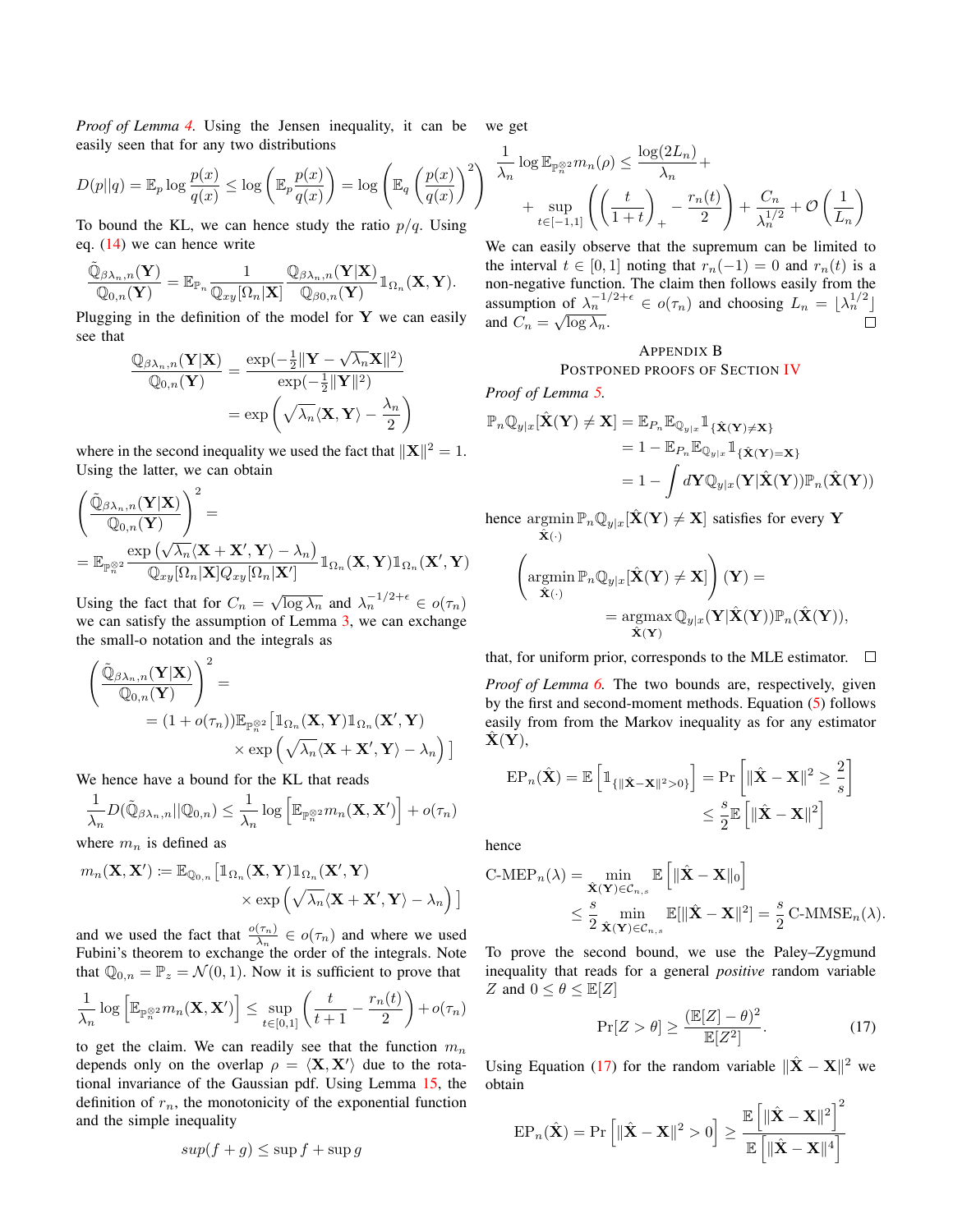from which we get

$$
\begin{aligned} \text{MEP}_n(\lambda) &= \min_{\hat{\mathbf{X}}(\mathbf{Y}) \in \mathcal{S}_{n-1}} \text{Pr}\left[\|\hat{\mathbf{X}} - \mathbf{X}\|^2 > 0\right] \\ &\geq \min_{\hat{\mathbf{X}}(\mathbf{Y}) \in \mathcal{S}_{n-1}} \frac{\mathbb{E}[\|\hat{\mathbf{X}} - \mathbf{X}\|^2]^2}{\mathbb{E}[\|\hat{\mathbf{X}} - \mathbf{X}\|^4]} \\ &\geq \frac{\left(\min_{\hat{\mathbf{X}}(\mathbf{Y}) \in \mathcal{S}_{n-1}} \mathbb{E}[\|\hat{\mathbf{X}} - \mathbf{X}\|^2]\right)^2}{\max_{\hat{\mathbf{X}}(\mathbf{Y}) \in \mathcal{S}_{n-1}} \mathbb{E}[\|\hat{\mathbf{X}} - \mathbf{X}\|^4]} \\ &\geq \frac{1}{4} \text{MMSE}_p(\lambda)^2 \end{aligned}
$$

where in the last inequality we used the definition of the MMSE and the fact that for any two vectors

$$
\boldsymbol{a},\boldsymbol{b}\in\bar{\mathcal{S}}_{n-1},\quad \|\boldsymbol{a}-\boldsymbol{b}\|^2\leq 2.
$$

The third inequality follows analogously.

*Proof of Lemma [8.](#page-3-4)*

$$
\mathbb{E}[\|\hat{\mathbf{X}} - \mathbf{X}\|^2] = \mathbb{E}\left[\|\hat{\mathbf{X}}\|^2\right] + \mathbb{E}\left[\|\mathbf{X}\|^2\right] - 2\mathbb{E}\left[\sum_{i}^{n} \hat{X}_i X_i\right].
$$
\n(18)

Given the constraint on the estimator and on the fact that  $\|\mathbf{X}\|^2 = \|\hat{\mathbf{X}}\|^2 = 1$ , the optimization problem becomes:

$$
\underset{\hat{\mathbf{X}}(\mathbf{Y}) \in \mathcal{C}_{n,s}}{\text{argmax}} \mathbb{E}_{\mathbb{Q}_{\lambda,n}} \sum_{i=1}^{n} \hat{\mathbf{X}}_i(\mathbf{Y}) \mathbb{E}[X_i|\mathbf{Y}]
$$

hence for every fixed  $Y$  the optimal estimator reads

$$
\underset{\hat{\mathbf{X}}(\mathbf{Y}) \in \mathcal{C}_{n,s}}{\text{argmax}} \sum_{i}^{n} \hat{\mathbf{X}}_{i}(\mathbf{Y}) \mathbb{E}[\mathbf{X}|\mathbf{Y}]_{i}.
$$

The theorem follows easily from linearity and from  $\mathcal{C}_{n,s}$  being a binary set for which the greedy algorithm is optimal.  $\Box$ 

*Proof of Lemma [9.](#page-4-1)*

$$
\delta \ge ||\mathbf{U} - \mathbf{V}||^2 = \sum_{i \colon U_i = s^{-1/2}} \left( s^{-1/2} - V_i \right)^2 + \sum_{i \colon U_i = 0} V_i^2
$$
  

$$
\ge \left( \max_{i \colon U_i = s^{-1/2}} \left( s^{-1/2} - V_i \right) \right)^2 + \left( \max_{i \colon U_i = 0} V_i \right)^2
$$
  

$$
= \left( s^{-1/2} - \min_{i \colon U_i = s^{-1/2}} V_i \right)^2 + \left( \max_{i \colon U_i = 0} V_i \right)^2
$$

Multiplying both sides of the latter inequality by  $s$  we get a inequality of the form  $(1 - a)^2 + b^2 \leq s\delta < \frac{1}{2}$  for  $a, b \in [0, 1]$ . It is easy to observe using simple calculus that this implies  $a > b$  and hence

$$
\min_{i \colon U_i = s^{-1/2}} V_i > \max_{i \colon U_i = 0} V_i.
$$

Given this condition, and the definition of the  $\text{Top}_s(\cdot)$  operator, it follows that  $Top_s(V) = U$ . Note that the strict inequality  $\delta < \frac{1}{2s}$  is essential to guarantee the strict inequality above and hence that there are no ties in the selection of the top s entries.  $\Box$ 

# APPENDIX C USEFUL LEMMAS

<span id="page-7-0"></span>Lemma 12. *The posterior average* E[X|Y] *is the optimal estimator (MMSE) for the*  $l_2$  *loss*  $l_2(\hat{\mathbf{x}}, \mathbf{x}) = ||\hat{\mathbf{X}} - \mathbf{X}||^2$  *and the generic model in eq.* [\(1\)](#page-1-0)*, formally*

$$
\operatornamewithlimits{argmin}_{(\mathbf{Y}) \in \bar{\mathcal{S}}_{n-1}} \mathbb{E}[\|\hat{\mathbf{X}}(\mathbf{Y}) - \mathbf{X}\|^2] = \mathbb{E}[\mathbf{X}|\mathbf{Y}]
$$

*Proof.*

 $\Box$ 

 $\hat{\mathbf{X}}$ 

$$
\frac{\partial}{\partial \hat{\mathbf{X}}} \mathbb{E}[\|\hat{\mathbf{X}} - \mathbf{X}\|^2] = \mathbb{E}_{\mathbb{Q}_{\lambda,n}} \sum_{\mathbf{X}} \mathbb{P}_n(\mathbf{X}|\mathbf{Y}) \frac{\partial}{\partial \hat{\mathbf{X}}} \|\hat{\mathbf{X}} - \mathbf{X}\|^2 =
$$
\n
$$
= \mathbb{E}_{\mathbb{Q}_{\lambda,n}} \sum_{\mathbf{X}} \mathbb{P}_n(\mathbf{X}|\mathbf{Y}) 2(\hat{\mathbf{X}} - \mathbf{X}) = 0
$$
\n(19)

from which it follows easily that for every  $Y$ , the gradient is equal to zero if  $\mathbf{X}(Y) = \mathbb{E}[\mathbf{x}|Y]$ . It can be easily shown that the Hessian of the loss is positive semidefinite and hence satisfies the property of having a global minimum.  $\Box$ 

We here further characterize the MLE estimator as following:

Lemma 13 (equivalent to Theorem 1 in [\[17\]](#page-8-16)). *For the model defined in Equation* [\(1\)](#page-1-0)*, the MLE estimator reads:*

$$
\mathbf{X}_{0-1}(\mathbf{Y}) = \underset{\mathbf{X} \in \bar{S}_n}{\text{argmax}} \sum_{i_1, ..., i_d} Y_{i_1, ..., i_d} X_{i_1, ..., i_d} \tag{21}
$$

*Proof.*

$$
\log \mathbb{Q}_{y|x}(\mathbf{Y}|\mathbf{X}) = \sum_{i_1,\dots,i_d} \log \mathbb{Q}_{y|x}(Y_{i_1,\dots,i_d}|x_{i_1} \cdot \dots \cdot x_{i_d})
$$
  
\n
$$
= \sum_{i_1,\dots,i_d} -\frac{1}{2} \log 2\pi - \frac{1}{2} (Y_{i_1,\dots,i_d} - \beta x_{i_1} \cdot \dots \cdot x_{i_d})^2
$$
  
\n
$$
= \sum_{i_1,\dots,i_d} -\frac{1}{2} \log 2\pi - \frac{1}{2} \beta^2 x_{i_1}^2 \cdot \dots \cdot x_{i_d}^2 +
$$
  
\n
$$
- \frac{1}{2} Y_{i_1,\dots,i_d}^2 + \beta Y_{i_1,\dots,i_d} x_{i_1} \cdot \dots \cdot x_{i_d}
$$
  
\n
$$
= -\frac{n}{2} \log 2\pi - \frac{1}{2} \lambda d! \binom{k}{d} - \frac{1}{2} \sum_{i_1,\dots,i_d} Y_{i_1,\dots,i_d}^2 +
$$
  
\n
$$
+ \sqrt{\lambda} \sum_{i_1,\dots,i_d} Y_{i_1,\dots,i_d} x_{i_1} \cdot \dots \cdot x_{i_d}.
$$

The theorem follows easily noting that only the last term depends on X.  $\Box$ 

<span id="page-7-1"></span>Lemma 14. *Given the setting in Equation* [\(1\)](#page-1-0)*, for all* n *and*  $\lambda > 0$ , the function  $\beta \to \frac{1}{\lambda}D(\mathbb{Q}_{\beta\lambda,n}||\mathbb{Q}_{0,n})$  *is nonnegative*, *nondecreasing, 1/2-Lipschitz and satisfies the bound*

$$
\frac{1}{\lambda}D(\mathbb{Q}_{\beta\lambda,n}||\mathbb{Q}_{0,n}) \ge \frac{1}{2} - \frac{\log M_n}{\lambda}
$$

.

<span id="page-7-2"></span>*Proof.* The proof is given in Lemma 2 and Lemma 3 in [\[2\]](#page-8-1). $\Box$